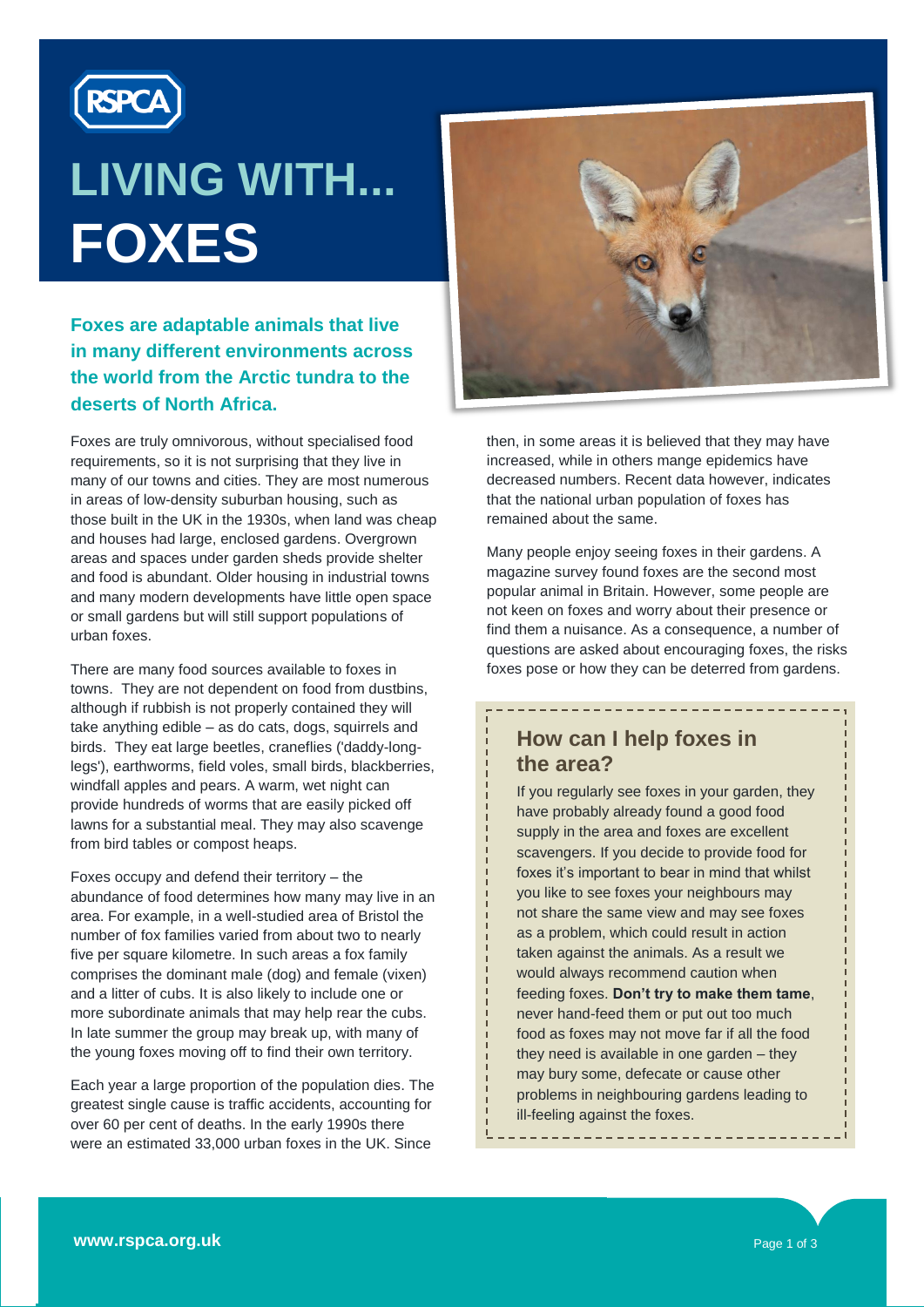# **LIVING WITH... FOXES**

#### **How can I deter foxes from using my garden?**

#### **REMOVE ACCESS TO ANY POTENTIAL FOOD SUPPLIES**

- Provide food for wild birds in feeders that are less likely to spill, preventing foxes from scavenging.
- Protect fruit and vegetable crops use fencing or solid weld-mesh; **avoid using netting and use at least a 4cm mesh** to reduce the risk of wildlife getting tangled or caught in it.
- Clear away any windfall fruit.
- Use securely sealed dustbins and composters.
- Keep pets such as rabbits indoors overnight, or in secure enclosures. These enclosures should have a roof and use weld-mesh instead of chicken wire for fencing. The door should be secured with a good lock that cannot be worked loose. Clear up any spilt pet food on the ground.

#### **REMOVE PLACES OF SHELTER**

- Cut or clear any areas of long grass or dense vegetation – dense cover can provide a safe, sheltered location for a fox to lie up undisturbed during the day.
- Keep garage, greenhouse and shed doors closed.
- Prevent access to areas under sheds, as these provide an ideal location for digging an earth to raise cubs.

#### **How can I block a fox earth I have found in my garden?**

If you find a fox earth in the garden, **don't block it unless you are sure it is empty**. To check, lightly block the entrances with loose soil or sticks, through which a fox can easily dig out. If after a few days the holes are still blocked, pack them more thoroughly with soil. **Take great care in the spring to avoid blocking cubs into an earth** – instead block earths during autumn and winter.

#### **How can I stop foxes howling at night?**

Foxes call throughout the year, but normally only howl or scream during the mating season, which peaks in January. During the mating season it may be worth considering the use of ear plugs if the howling disturbs you.

#### **DETER FOXES FROM THE GARDEN**

- Put up fencing or plant prickly plants around the garden.
- Use an animal repellent approved for use with foxes. Repellent products are widely available from garden centres or hardware stores. Take care to read the label and carefully follow the instructions, as each product is prepared and approved for use against certain animals in the specified way. **It is illegal to use any substance to deter foxes that has not been approved for such use.**